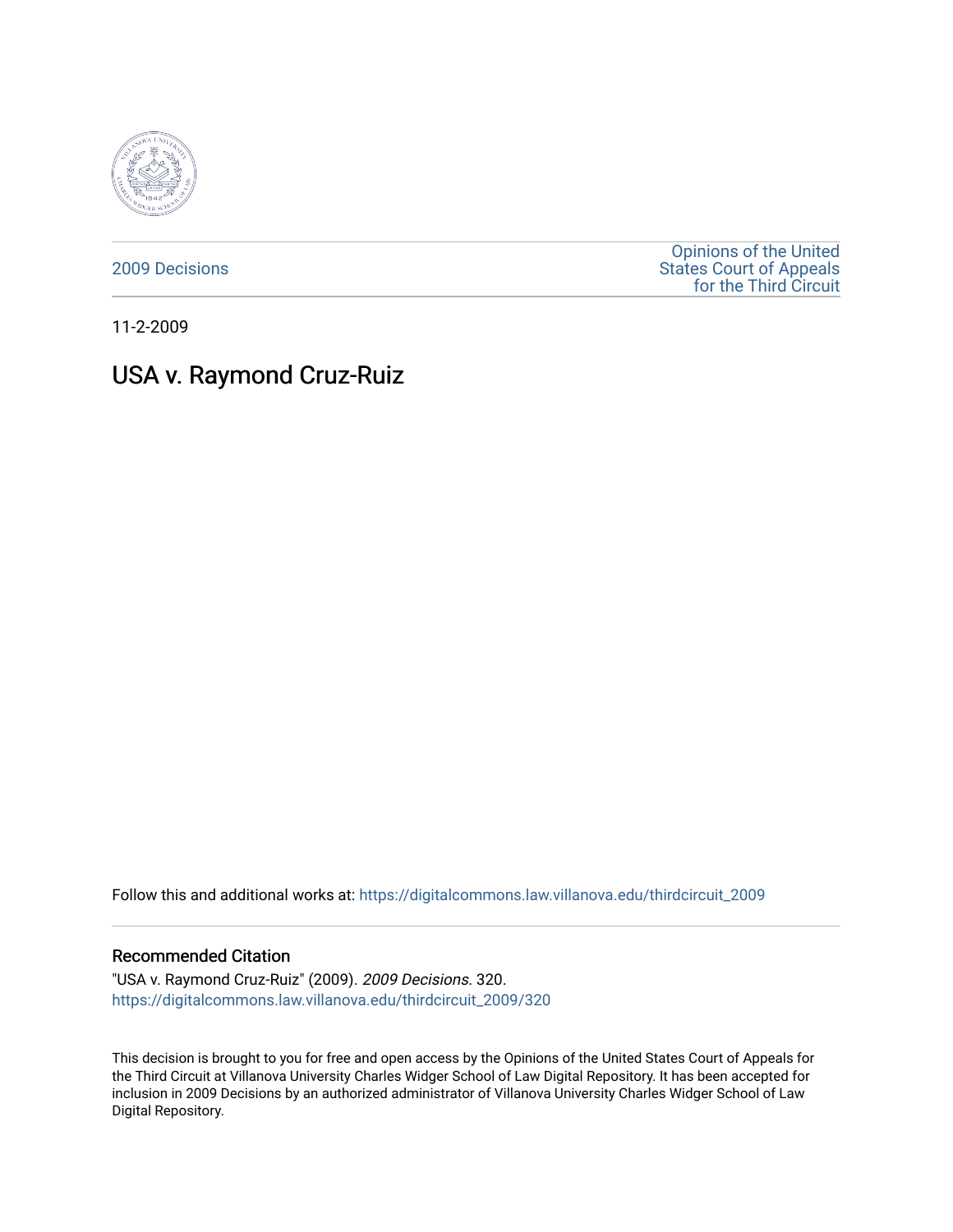# **NOT PRECEDENTIAL**

# UNITED STATES COURT OF APPEALS FOR THE THIRD CIRCUIT

 $\overline{a}$ 

 $\overline{a}$ 

 $\overline{a}$ 

 $\overline{a}$ 

 $\overline{a}$ 

No. 09-1422 \_\_\_\_\_\_\_\_\_\_\_\_\_

# UNITED STATES OF AMERICA

v.

RAYMOND CRUZ-RUIZ, Appellant

On Appeal from the United States District Court for the Eastern District of Pennsylvania District Court No. 08-cr-00511-001 District Judge: The Honorable Berle M. Schiller

Submitted Pursuant to Third Circuit L.A.R. 34.1(a) October 30, 2009

Before: SLOVITER, FUENTES, and HARDIMAN, *Circuit Judges*

(Filed: November 2, 2009 )

# OPINION

FUENTES, *Circuit Judge.*

Appellant Raymond Cruz-Ruiz appeals from the District Court's sentence of 57 months imprisonment and a three year term of supervised release, contending that the Court improperly imposed a sixteen level enhancement and that the sentence was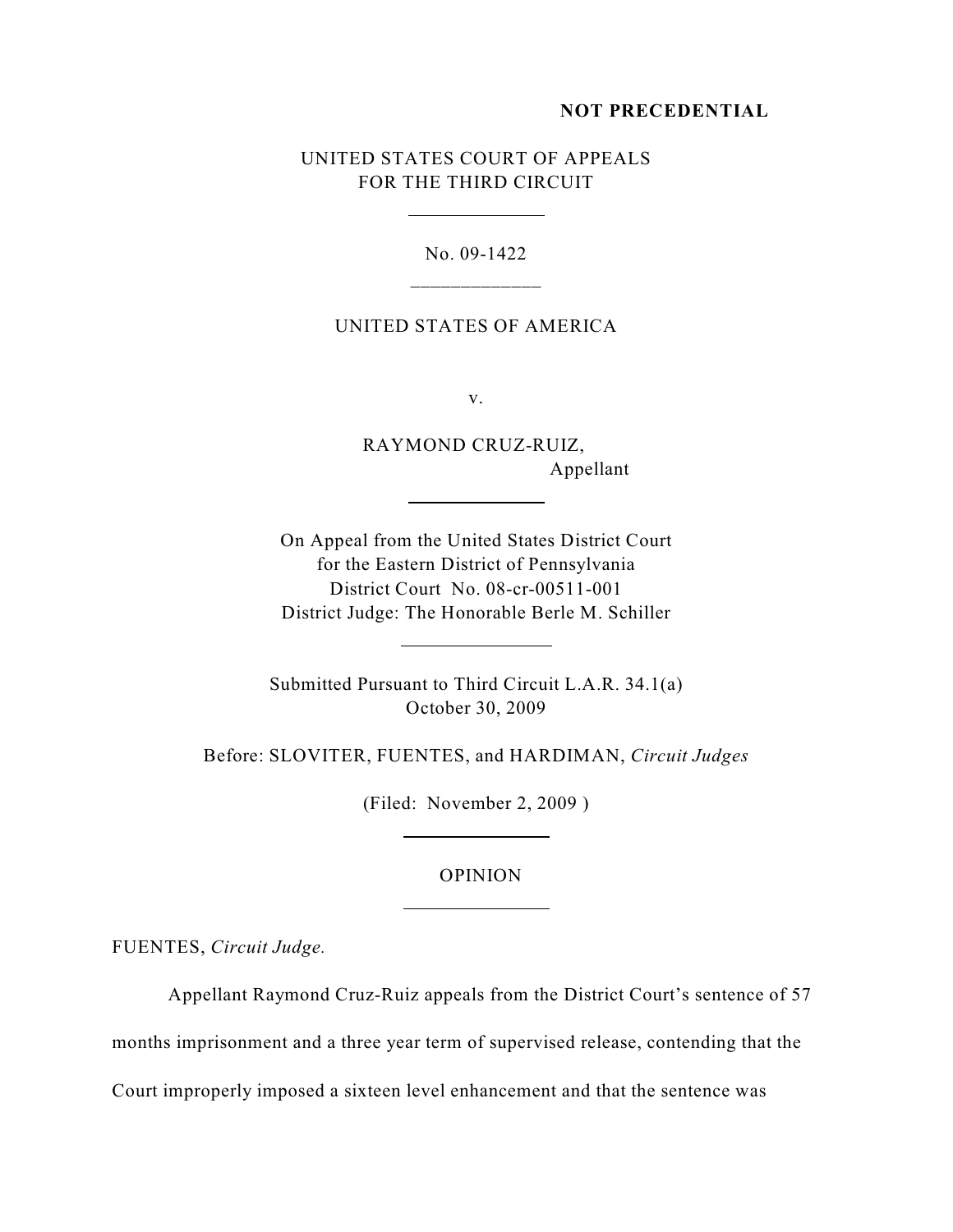unreasonable. For the following reasons, we affirm the District Court's judgment.

# **I.**

The District Court had jurisdiction over this case pursuant to 18 U.S.C. § 3231 and we have jurisdiction to hear this appeal under 28 U.S.C. § 1291 and 18 U.S.C. § 3742. We review a district court's ultimate determination of a sentence for reasonableness under a deferential abuse of discretion standard. *Gall v. United States*, 552 U.S. 38, 128 S.Ct. 586, 597-98 (2007).

### **II.**

Because we write primarily for the parties, we discuss the facts only to the extent necessary for resolution of the issues on appeal.

Ruiz pled guilty to one count of violating 8 U.S.C. § 1326(a), which states that "any alien who . . . has been . . . deported and thereafter . . . enters . . . the United States . . . shall be . . .imprisoned not more than 2 years. . . . [I]n the case of any alien . . . whose removal was subsequent to a conviction for . . . a felony . . . such alien shall be fined under Title 18, imprisoned not more than 10 years, or both." 8 U.S.C.  $\S$ § 1326(a)(1)(2) and (b)(1). While Ruiz's initial base offense level was eight, the District Court added a sixteen level enhancement to his sentence because he pled guilty to a 1996 burglary of a residence. *See* U.S.S.G. § 2L1.2(b)(1)(A) (defining burglary of a dwelling as a crime of violence). Ruiz's predicate offense arose from an incident where he broke into his wife's home using an iron and claw hammer. The landlord of the residence was the complainant. Ruiz was sentenced to three years probation. Subsequent to that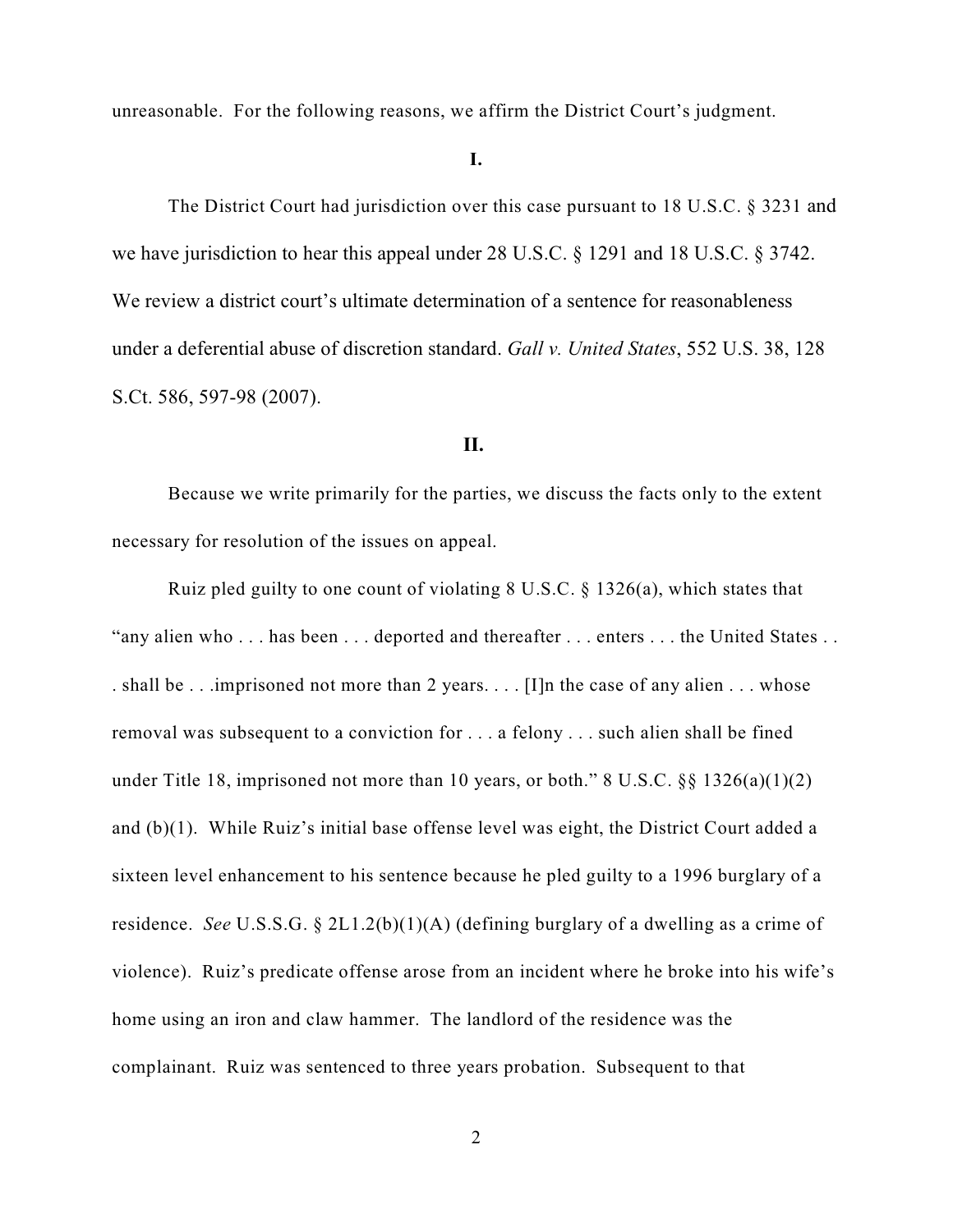conviction, Ruiz was twice deported from the United States. Consequently the District Court sentenced Ruiz to 57 months imprisonment and three years of supervised release. This sentence was at the lowest end of the Guidelines range, which was 57 to 71 months. Ruiz appeals this sentence, arguing that the District Court should not have added the sixteen level enhancement and that the sentence was unreasonable.

#### **III.**

Ruiz contends that the District Court violated its charge to "impose a sentence sufficient, but not greater than necessary, to comply with the purposes set forth in" the Sentencing Guidelines. 18 U.S.C. § 3553(a). While Ruiz does not challenge that burglary is a "crime of violence" within the meaning of the Guidelines, he nonetheless maintains that the sixteen level increase was unduly harsh. Thus, Ruiz argues that the sentence imposed did not appropriately "reflect the seriousness of the offense . . . provide just punishment for the offense . . . [or] afford adequate deterrence to criminal conduct." 18 U.S.C. § 3553(a). Although Ruiz admits that he was convicted of burglary, he asserts that fundamental fairness demands a different result since the residence he burglarized was his wife's home. *See* Appellant's Brief at 6. According to Ruiz, the inequity and harshness of the sixteen level enhancement – which increased his base level from eight to twentyfour, less three points for acceptance of responsibility – is illustrated by the fact that he received only probation for the predicate offense.

At sentencing, the District Court noted that Ruiz had entered, or had attempted to enter, the United States illegally on six occasions and had been deported twice. Thus,

3